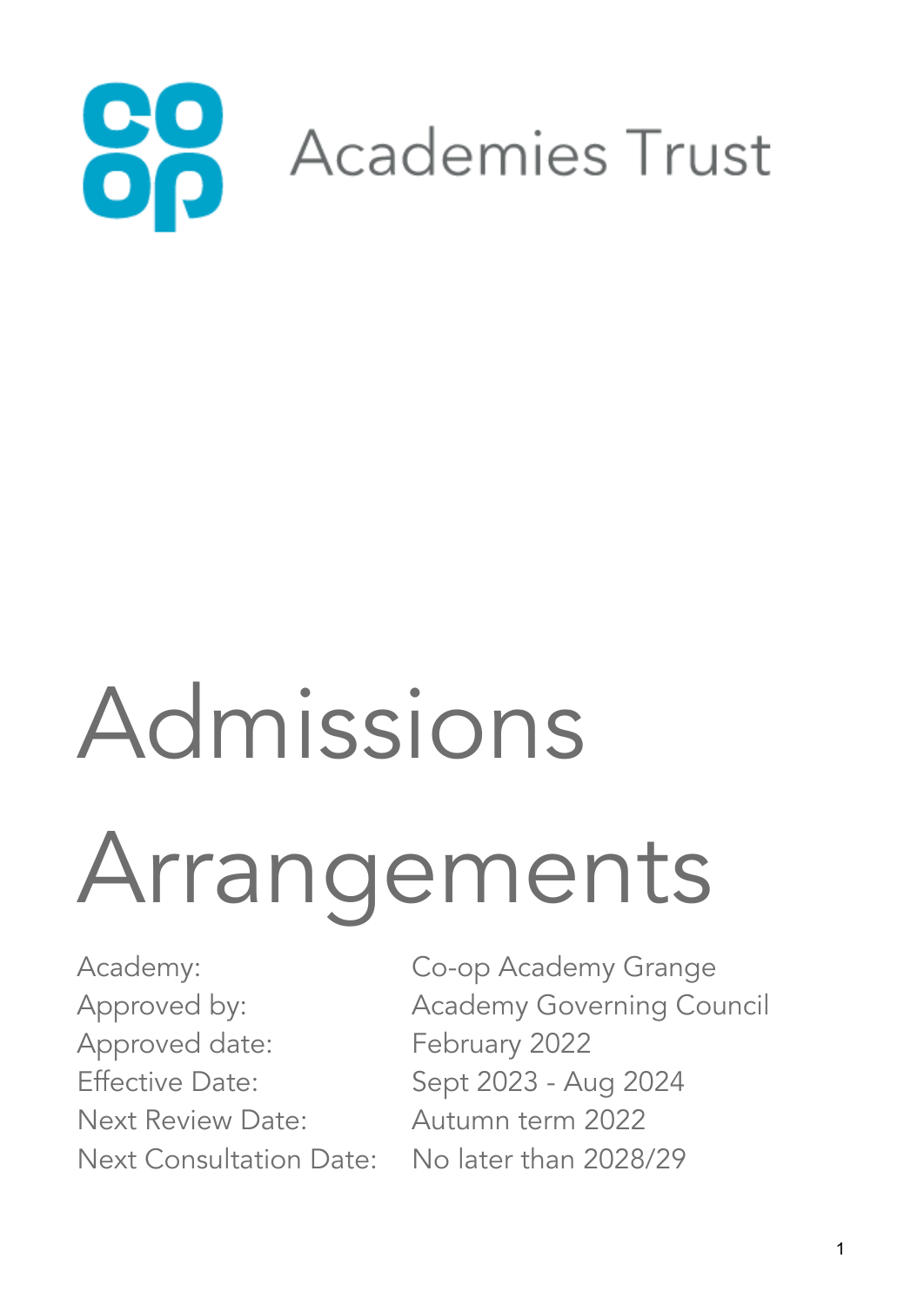# <span id="page-1-0"></span>**Contents**

| Contents                                                        | 2           |
|-----------------------------------------------------------------|-------------|
| Introduction<br>Consultation<br>Education, Health and Care Plan | 3<br>3<br>3 |
| How to Apply for a Place                                        | 4           |
| <b>Year 7 Admissions</b>                                        | 5           |
| General Information                                             | 5           |
| <b>Application Forms</b>                                        | 5           |
| Late Admissions                                                 | 5           |
| Oversubscription                                                | 6           |
| Tie Breaker                                                     | 8           |
| <b>Waiting List</b>                                             | 8           |
| In-Year Admissions                                              | 10          |
| <b>Application Process</b>                                      | 10          |
| In-Year Waiting List                                            | 10          |
| Further Information                                             | 11          |
| Which address to use                                            | 11          |
| Admission of Children Outside Their Normal Age Group            | 11          |
| Making an Appeal                                                | 12          |
| Challenging behaviour                                           | 12          |
| <b>Fair Access Protocol</b>                                     | 12          |
|                                                                 |             |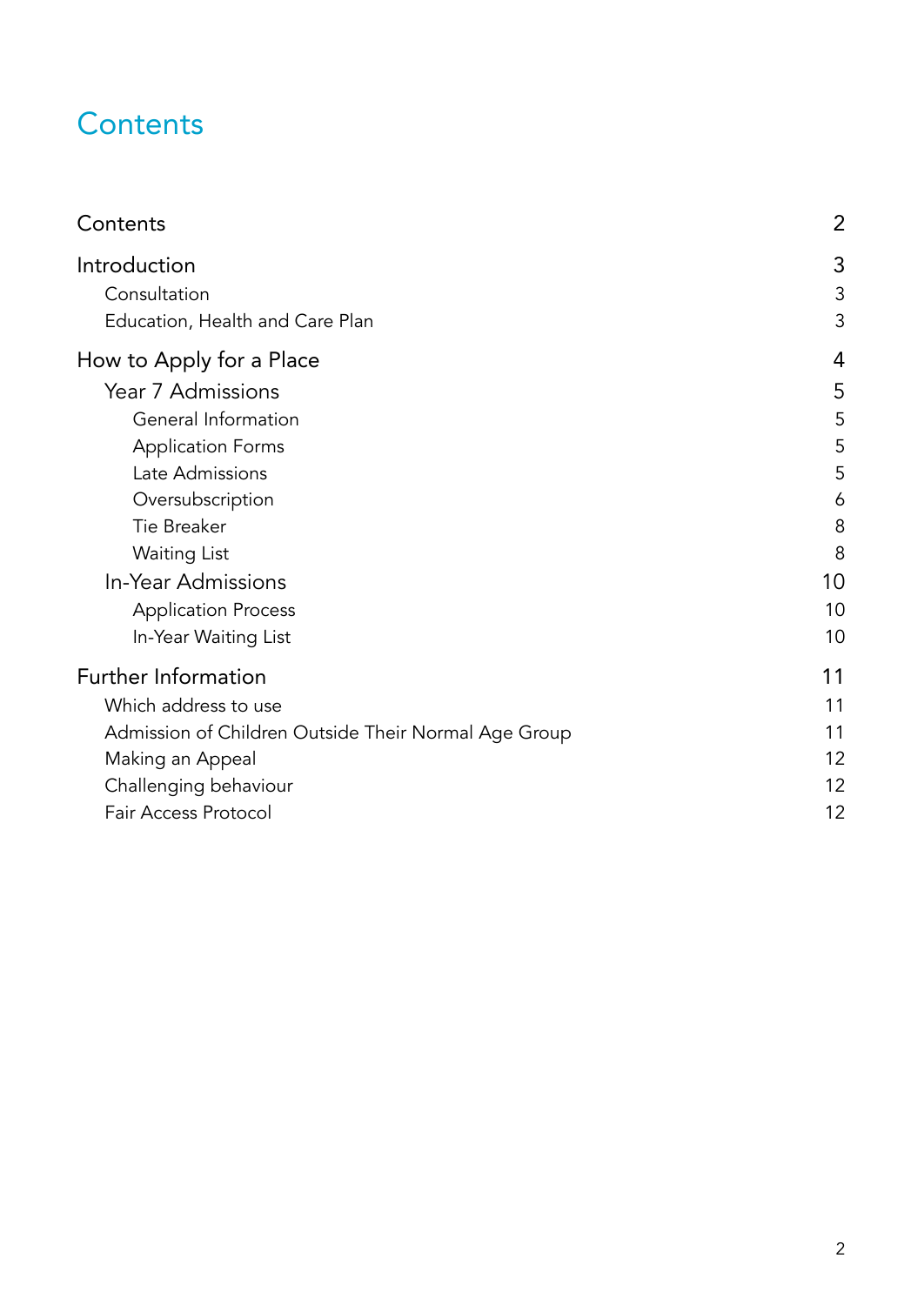# <span id="page-2-0"></span>Introduction

Co-op Academy Grange (the academy) is part of The Co-op Academies Trust (the Trust). The Trust is the admissions authority for the Academy, and is therefore responsible for ensuring that these arrangements are compliant with the Admissions Code 2021.

This document aims to provide information on how to apply for a place at the academy, how places are allocated, and how to appeal against a decision not to offer your child a place.

This document is based on the following documents from the Department for Education:

- $\rightarrow$  School Admissions Code 2021
- $\rightarrow$  School Admission Appeals Code

As an academy, the school is required by its funding agreement to comply with these codes, and with the law relating to admissions as set out in the School Standards and Framework Act 1998.

#### <span id="page-2-1"></span>**Consultation**

These arrangements were consulted on between 17th December 2021 and 31st January 2022. During this consultation, we asked for feedback from governors, parents, staff, the local authority, neighbouring local authorities and other key stakeholders.

In-line with the requirements set out in the Admissions Code, unless any changes are made in the interim, these arrangements will next be consulted on in December 2028.

#### <span id="page-2-2"></span>Education, Health and Care Plan

All children whose Education, Health and Care Plan (EHCP) names the school must be admitted. These children will be admitted ahead of any oversubscription criteria being applied.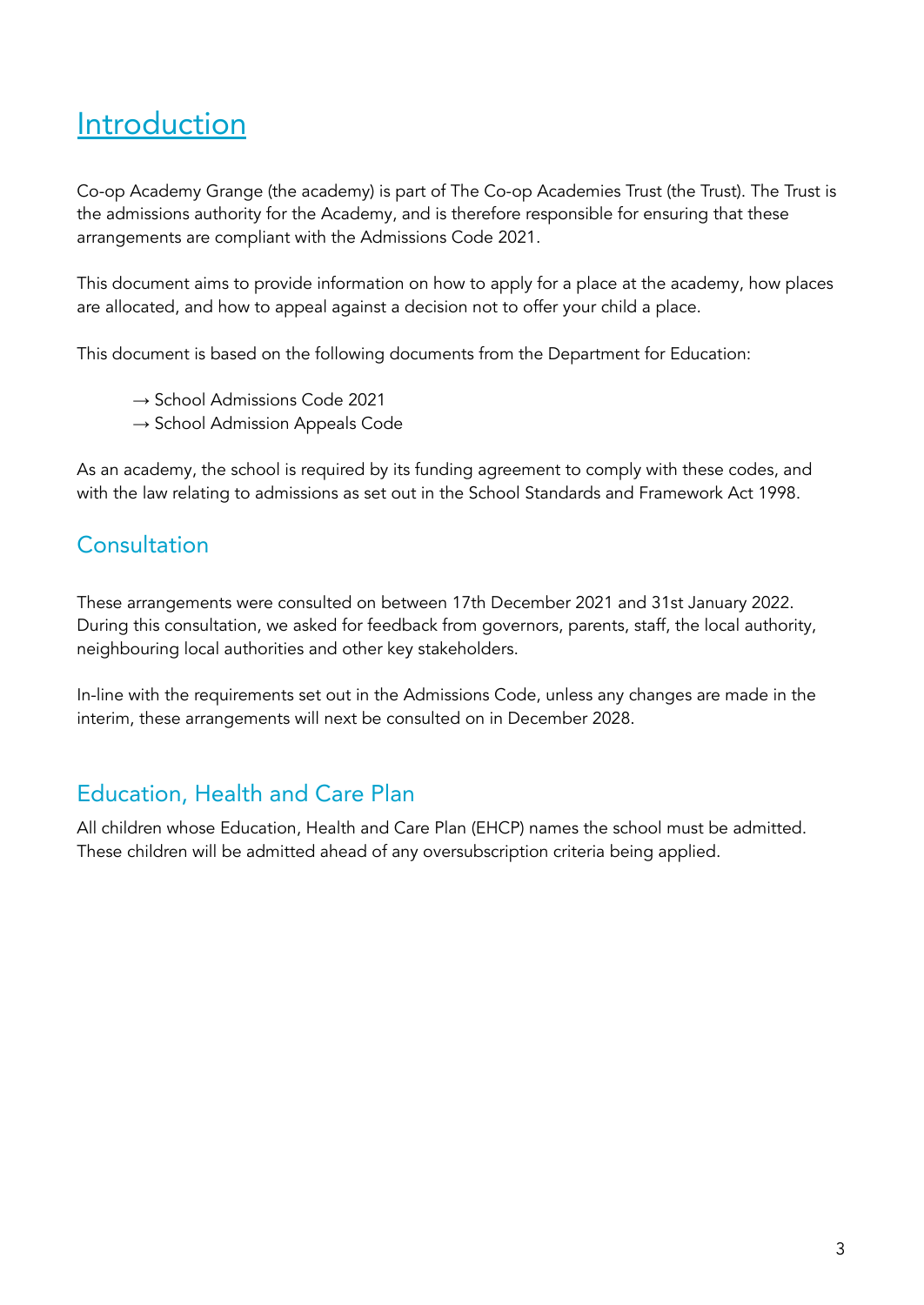# <span id="page-3-0"></span>How to Apply for a Place

The next section of the document is separated into the following sections:

- ➔ Year 7 Admissions
- ➔ In-year Admissions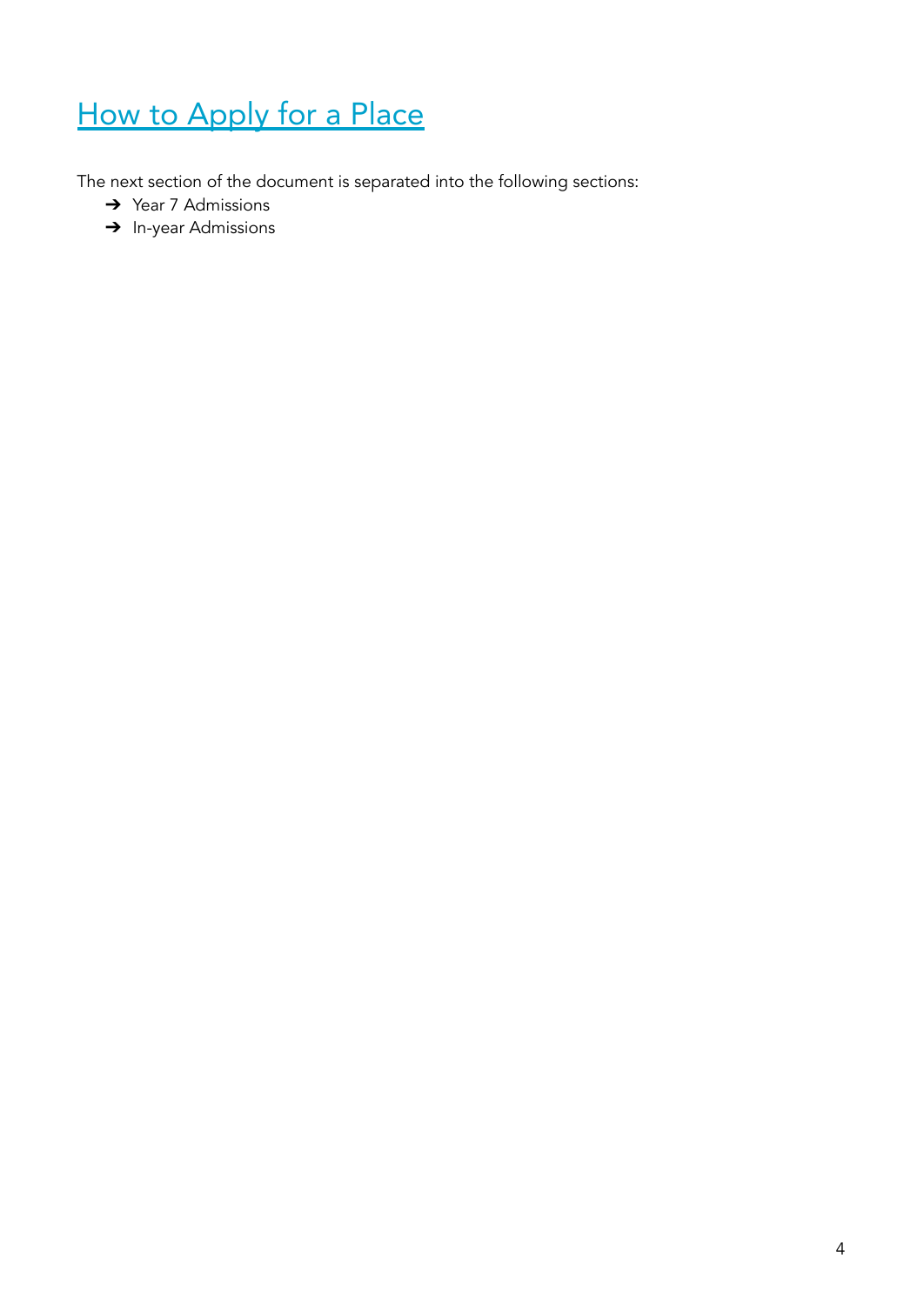# <span id="page-4-0"></span>Year 7 Admissions

### <span id="page-4-1"></span>General Information

Our Published Admissions Number (PAN) is 300.

This means that we admit 300 children into year 7 each year.

## <span id="page-4-2"></span>Application Forms

Our academy is part of Bradford City Council coordinated admissions process, and as such, allocation of places for year 7 is completed by them according to the criteria set out below.

#### All parent/carers are required to apply to their home Local Authority (LA) regardless of where the academy they are applying for is situated.

For example Bradford residents will apply to Bradford City Council, whilst Leeds residents will apply to Leeds City Council. The LA will liaise with other Admissions Authorities in Leeds and other LAs where required. The home local authority will inform parent/carers in writing of the outcome of their application on 1st March or the next working day.

Information on how to apply can be found here:

[Bradford](https://www.bradford.gov.uk/education-and-skills/school-admissions/apply-for-a-place-at-one-of-bradford-districts-schools/) City Council Leeds City [Council](https://www.leeds.gov.uk/schools-and-education/school-admissions/apply-for-a-primary-school)

If you live in another area find your local council [here](https://www.gov.uk/find-local-council)

All children with an Education, Health and Care Plan (EHCP) that names our academy will automatically be given a place before any other applications are considered.

#### <span id="page-4-3"></span>Late Admissions

If you apply after the national closing date (usually early November each year), we cannot guarantee to consider your preferences at the same time as those received on time. For applications submitted or changed after the national closing date, we will follow any dates set by the home local authority in their coordination scheme.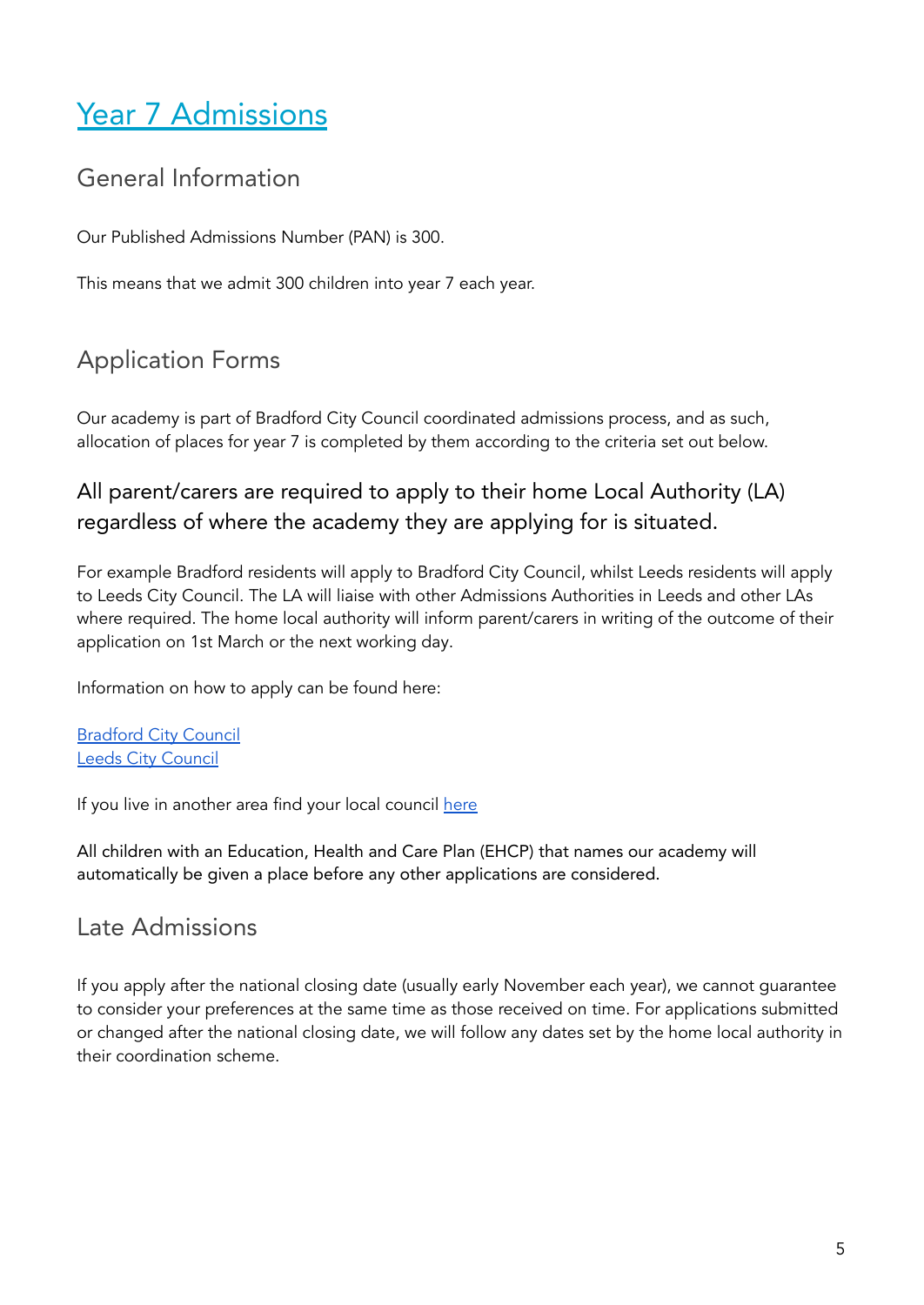## <span id="page-5-0"></span>**Oversubscription**

If we receive more applications than there are places available, places will be allocated according to the following criteria:

1. Looked after children and children who were previously looked after, including those children who appear (to the admissions authority) to have been in state care outside of England and ceased to be in state care as a result of being adopted.

A "looked after child" is a child who, at the time of making the application, is in the care of a local authority, or being provided with accommodation by a local authority in the exercise of their social services functions. A "previously looked after child" is a child who is no longer looked after, in England or Wales, because they immediately became the subject of an adoption, special guardianship order or child arrangements order which includes arrangements relating to with whom the child is to live. A 'previously looked after child' who has been in 'state care' outside England and Wales, accommodated by a public authority, a religious organisation or any other organisation where the sole or main purpose of which is to benefit society and legally adopted. Evidence will be required on a case by case basis.

#### 2. Children who have exceptional social or medical needs, supported by a written recommendation from the child's paediatrician/consultant or professional from Children's Services.

The letter must explain why the school is the only suitable school to meet the child's needs and why no other school could provide the appropriate support for the child.

#### 3. Children who have an older brother or sister attending from the same address, who are at present in years 7-10 and who will still be attending the school at the time of admission.

The term "brother and sister" refers to children who live with the same family at the same address. Children living with the same family e.g. foster children and step-sisters and brothers are also included. Cousins are not siblings.

#### 4. All other children.

Note:

'Home address' refers to the child's permanent home at the date of admission. Where the child lives with split parents who have shared responsibility, it is for the parents to determine which address to use when applying for a primary school. Proof of residency may be required at any time during or after the allocation process.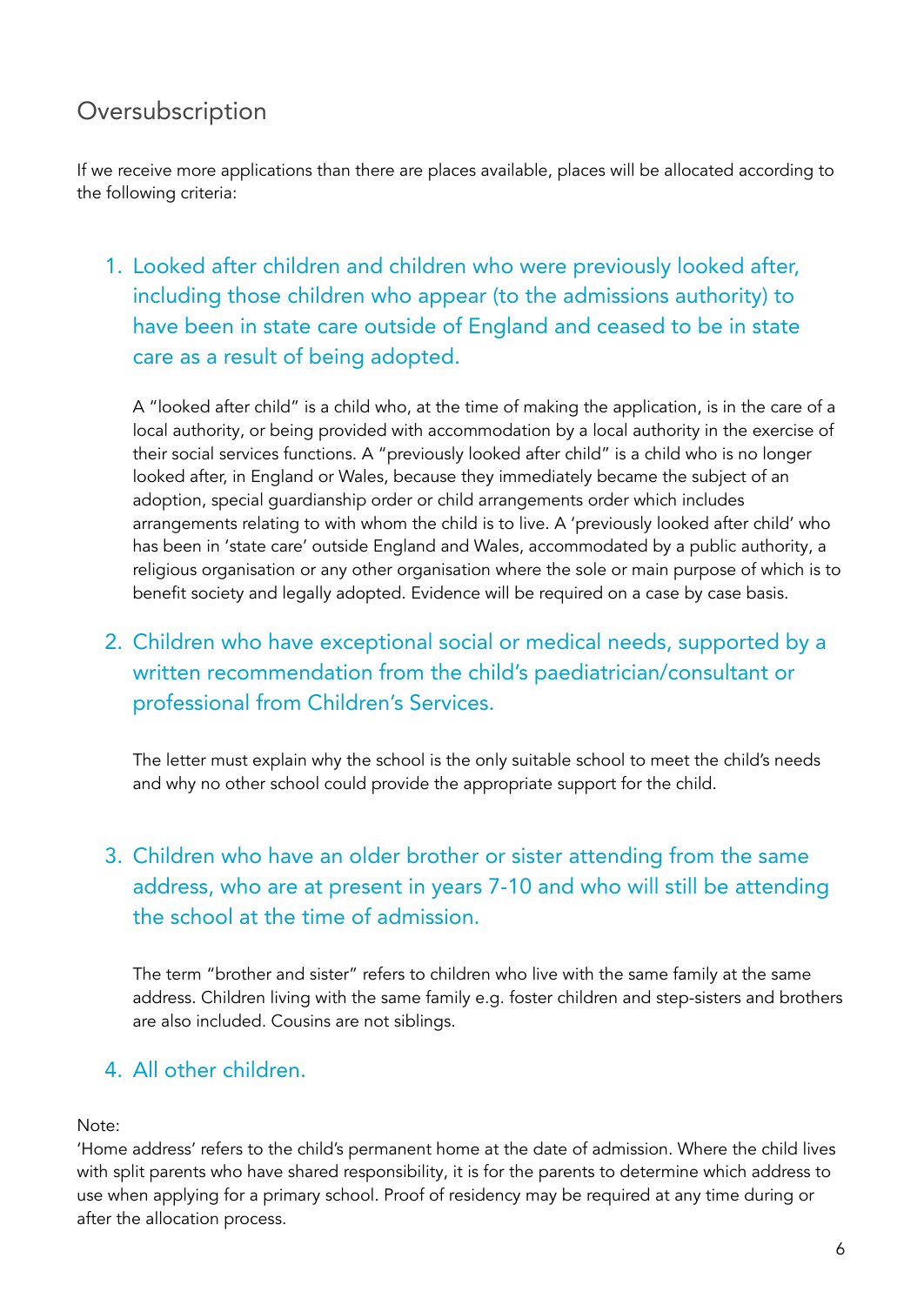### <span id="page-6-0"></span>Tie Breaker

In any priority, if multiple children meet the same priority but there are not enough places left for all of them, the places will be allocated based on distance from our school. For example, if there are 4 places remaining at our school and 5 children all live in the priority catchment area, the 4 priority catchment children living closest to the school will be allocated those places.

The school will use the distance between the school and a child's home as a tie breaker to decide between applicants. Priority will be given to children who live closest to the school.

Distance will be measured in a straight line from the child's home address to the school's front gates on Haycliffe Lane. A child's home address will be considered to be where he/she is resident for the majority of nights in a normal school week.

If two or more children live exactly the same distance from our school (i.e. in a block of flats) and there are not enough places for both, we will draw lots. This will be witnessed by an independent person.

We will not draw lots for twins or other multiple birth siblings from the same family. Where they are tied for the final place we will admit them all, exceeding the Published Admissions Number for our school.

## <span id="page-6-1"></span>Waiting List

A waiting list for year 7 children is maintained by Bradford local authority as part of their co-ordinated admissions process. If your child is not offered a place in year 7 at our academy on offer day, you can ask Bradford LA to add your child's name to the waiting list for our school. Your child's name will remain on our waiting list until:

- A. You are offered a place at a higher preference school,
- B. You are offered a place at our academy,
- C. The end of year 7 (July).

Prior to 1st September, if, whilst you are on the waiting list, a place becomes available at a higher preference school than the one you have been allocated to, you will automatically be allocated a place at the higher preference school and your original allocation will be withdrawn. If you have been allocated a place at our school, and have asked to be added to the waiting list for a higher preference school, if a place at your high preference school becomes available, your place at our school will automatically be withdrawn. After the 1st September, all applications will automatically be added to the 'in-year' waiting list, and any new applicants will continue to be added to this (for further information see the following section on In-Year Admissions).

You may re-apply for an in-year admission place in year 8 if you are not allocated a place during year 7 (please see the next section on In-Year Admissions). If no spaces are available at the time of application, you will be added to the in-year admissions waiting list for the appropriate year group.

#### Please note: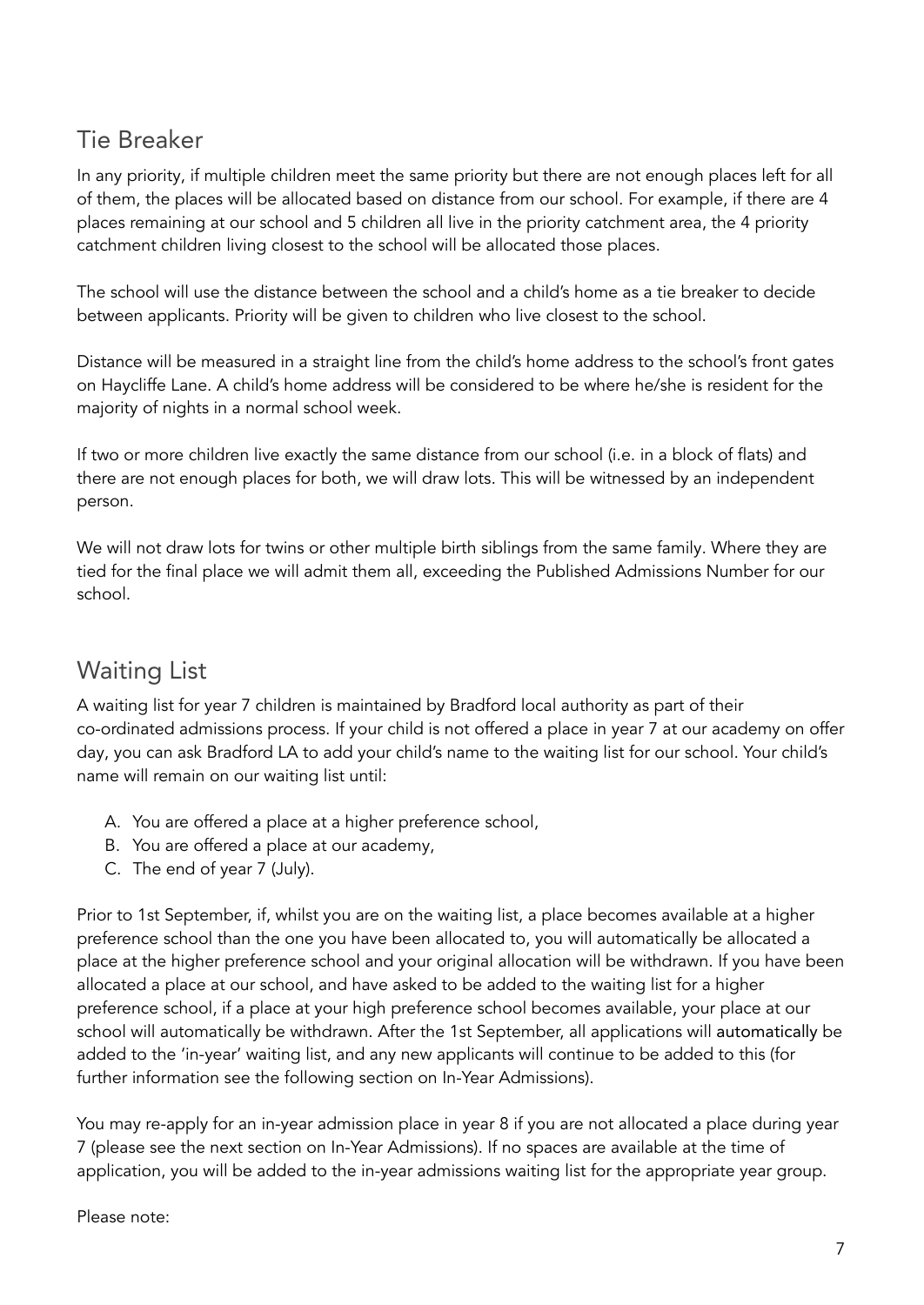- You must request to be added to the waiting list after offer day.
- Your child's place on our waiting list is decided by the oversubscription criteria listed above.
- Each time a child is added or removed, the waiting list is ranked again and your child can move down if another child meets higher criteria.
- Looked after children, previously looked after children and those allocated a place at the school in accordance with a Fair Access Protocol take priority over those on a waiting list.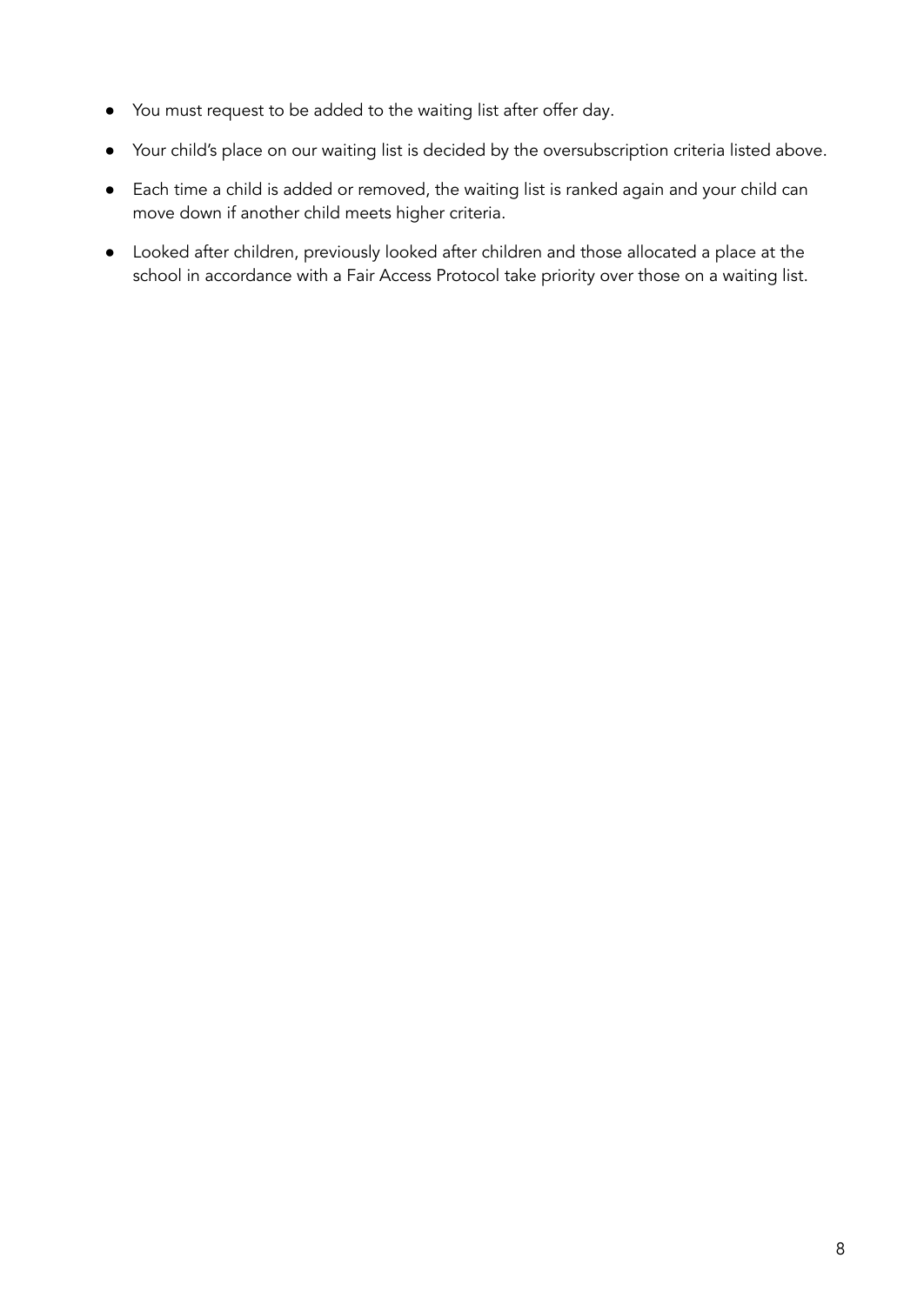# <span id="page-8-0"></span>In-Year Admissions

## <span id="page-8-1"></span>Application Process

You can apply for a place in any year group at any time. This might happen because you are moving to the area and your child has already started school elsewhere, or because you feel our academy would be a better fit for your child.

You can contact us to find out if we have spaces in specific year groups before you apply. If we don't have space in the requested year group, you can still apply. If you apply for a place and there are currently no places available, your child's name will automatically be added to the waiting list. Your child's name will be kept on the waiting list until the end of the academic year.

To make an 'in-year' application for years 7 -11, you should complete an 'in-year' application form online via Bradford City Council (visit [Bradford](https://bradford.gov.uk/education-and-skills/school-admissions/apply-for-a-place-at-one-of-bradford-districts-schools/) City Council website). You can apply for a place at multiple schools at the same time. Your application will be sent to all schools you have applied to at the same time.

The local authority will contact us directly regarding your application, and we will contact you in writing within 12 days to let you know the outcome of your application. Our Academy Governing Council is responsible for making decisions regarding in-year admissions.

Children with an EHCP that names our academy will be given a place regardless of whether the year group has spaces or whether there is a waiting list.

## <span id="page-8-2"></span>In-Year Waiting List

The academy and its governors may decide to admit above the stated PAN in any year group, as long as the admittance of additional children does not contravene Infant Class Size legislation, does not prejudice the education of those children already in the academy, and as long as those admitted are done so in accordance with the oversubscription criteria shown in these admissions arrangements.

A waiting list for each year group is maintained by the academy in-line with the oversubscription criteria outlined above. If your child is not offered a place at our academy, your child's name will automatically be added to our waiting list. Your child's name will remain on the waiting list until

- A. You are offered a place at our academy,
- B. The waiting list closes (end of summer term),
- C. You request, in writing, to be removed from the waiting list.

After the end of the academic year, you may re-apply for an in-year admission place for the following year. If no spaces are available at the time of application, you will be added to the in-year admissions waiting list for the appropriate year group.

Please note: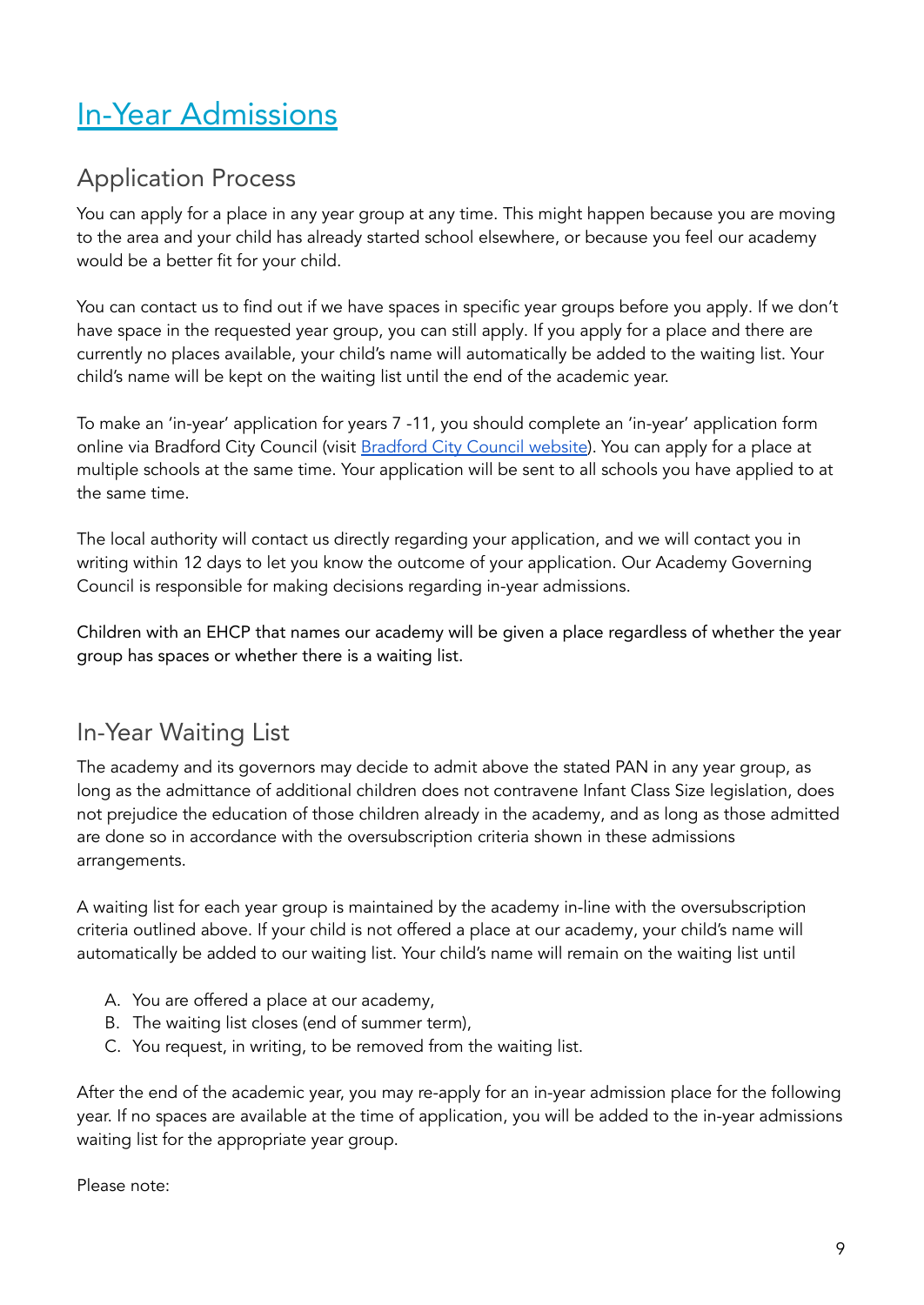- You will automatically be added to our in-year waiting list if you make an in-year application.
- Your child's place on our waiting list is decided by the oversubscription criteria listed above.
- Each time a child is added or removed, the waiting list is ranked again and your child can move down if another child meets higher criteria.
- <span id="page-9-0"></span>● Looked after children, previously looked after children and those allocated a place at the school in accordance with a Fair Access Protocol take priority over those on a waiting list.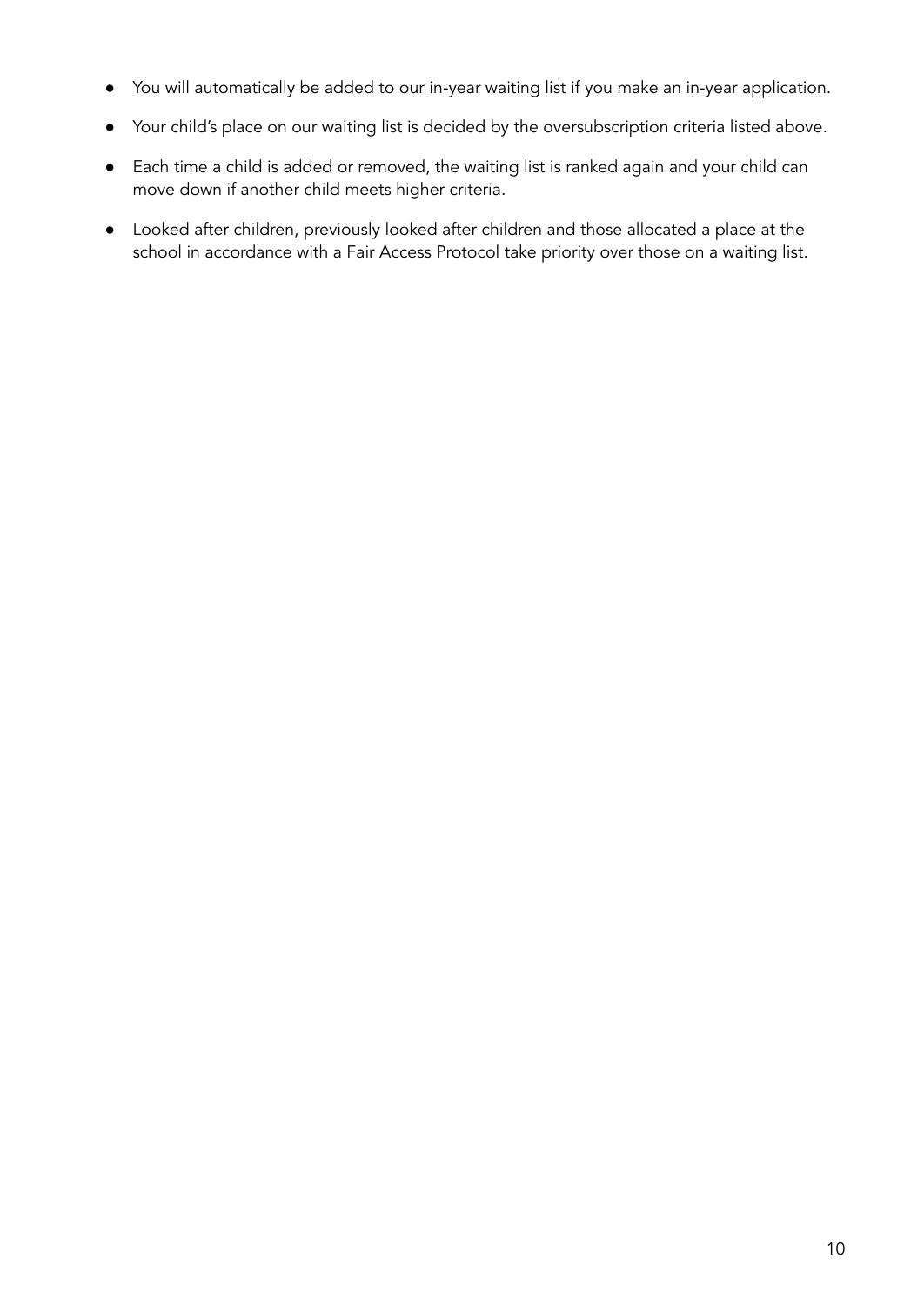# Further Information

#### <span id="page-10-0"></span>Which address to use

When you apply you must use the child's permanent address, where they usually live with their parent(s) or carer(s). You must not use any other address on your application.

Using the address of a childminder, a relative or renting a property for a short period of time in order to secure a school place is considered as a fraudulent application. We will investigate all queries about addresses and could change the school place offer.

If we find out that an intentionally misleading or false address has been given to get a school place, the school place may be withdrawn even if the child has already started at the school.

Only one address can be used on your application for a school place, and this should be the address where the child lives for the majority of the week. In cases of equal shared care, both parents must agree which address will be used on the application.

#### <span id="page-10-1"></span>Admission of Children Outside Their Normal Age Group

Parents may seek a place for their child outside of their normal age group, for example, if the child is gifted and talented or has experienced problems such as ill health.

We will make decisions on the basis of the circumstances of each case and in the best interests of the child concerned. This will include taking account of the parent's views; information about the child's academic, social, and emotional development; where relevant, their medical history and the views of a medical professional; whether they have previously been educated out of their normal age group; and whether they may naturally have fallen into a lower age group if it were not for being born prematurely. Our headteacher's views will also be considered in this decision making process.

If you wish to make an application for your child in these circumstances, please contact the school and arrange a meeting with the headteacher to discuss this further. Following this meeting we will encourage you to apply for a place via the normal application process (via your home local authority) and we will work closely with them to carefully consider your application. Your application, regardless of whether your child is offered a place in their chronological year group or another year group, will be offered based on the criteria used for all applications (e.g. our oversubscription criteria).

Parents/Carers have a statutory right to appeal against the refusal of a place at a school for which they have applied. This right does not apply if they are offered a place at the school, but it is not in their preferred age group.